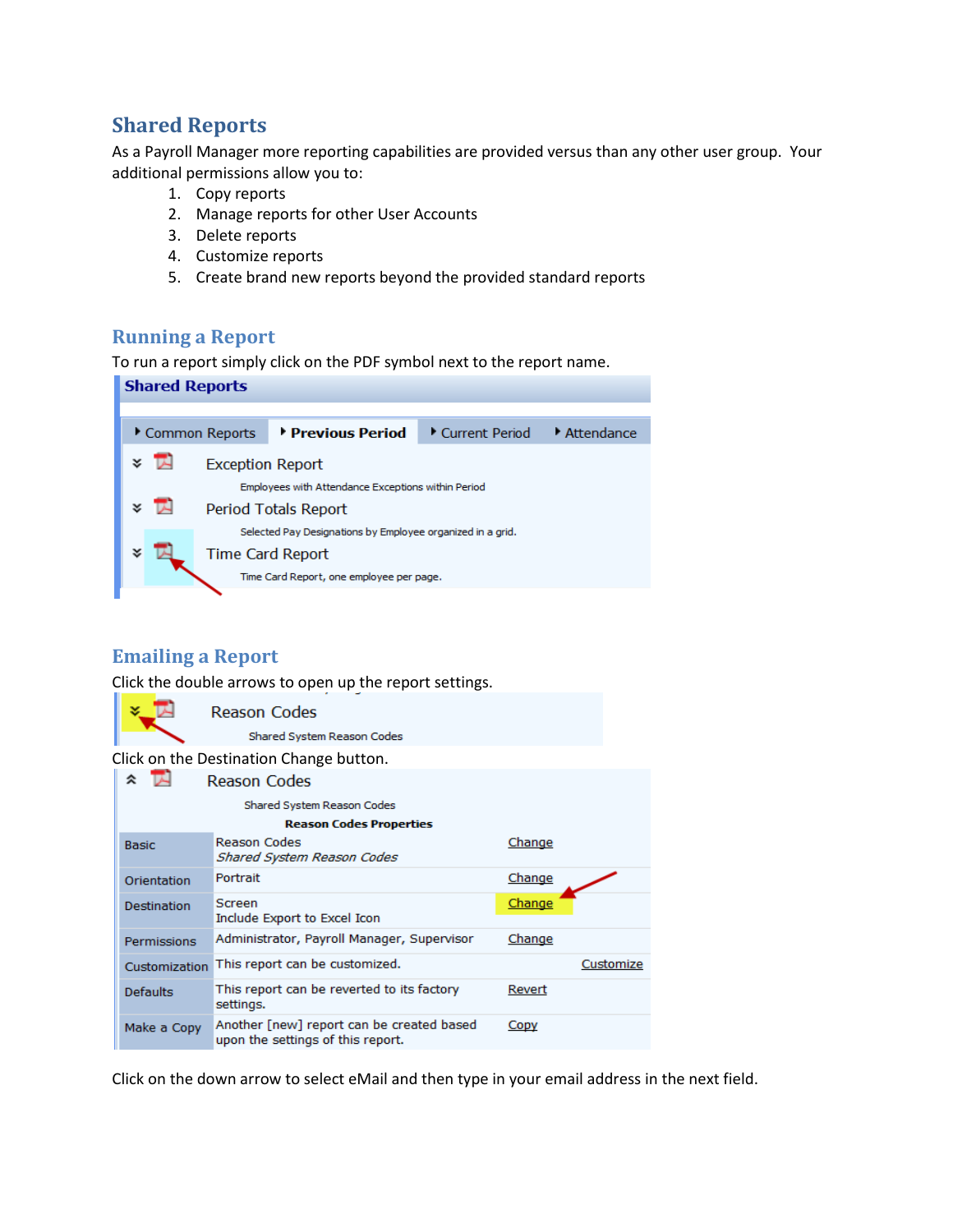| <b>Determine Report Destination</b>                                                    |  |  |
|----------------------------------------------------------------------------------------|--|--|
| Destination<br>eMail                                                                   |  |  |
| Choose Report Designation to Screen or via eMail.                                      |  |  |
| eMail Recipients List<br>janicen@attendanceondemand.com                                |  |  |
| Enter the recipients list for eMailed report. Separate multiple eMail addresses with a |  |  |

semicolon(;). Leave blank to automatically eMail to the person who executed the report.

# **Adjusting the Report Fields**

To change the data that will be included in the report, click the double arrows to open up the areas you can adjust.

| °                  | <b>Time Card Report</b>                                                        |        |
|--------------------|--------------------------------------------------------------------------------|--------|
|                    | Time Card Report, one employee per page.<br><b>Time Card Report Properties</b> |        |
| <b>Basic</b>       | <b>Time Card Report</b><br>Time Card Report, one employee per page.            | Change |
| Fields             | Full Name (Last, First), ID Number, Badge<br>No., Pay Class Name               | Change |
| Grouping           | Each Employee. New page on each new<br>group.                                  | Change |
| Period             | Previous Week                                                                  | Change |
| <b>Includes</b>    | <b>Active Employees</b>                                                        | Change |
| Orientation        | Portrait                                                                       | Change |
| <b>Destination</b> | Screen                                                                         | Change |
| Workgroups         |                                                                                | Change |
| Employee(s)        |                                                                                | Change |
| <b>Exceptions</b>  | ATH, UNS, ABS, ADJ, LFE, TDY                                                   | Change |
|                    |                                                                                |        |

Click on the Change button of the report category to add or remove items to include in the report or to make specific property setting changes.

| <b>Time Card Report Properties</b> |                                                                     |        |  |
|------------------------------------|---------------------------------------------------------------------|--------|--|
| <b>Basic</b>                       | <b>Time Card Report</b><br>Time Card Report, one employee per page. | Change |  |
| Fields                             | Full Name (Last, First), Date of Hire, Current<br>Rate of Pay       | Change |  |
| Grouping                           | Each Employee. New page on each new group. Change                   |        |  |
| Period                             | <b>Previous Period</b>                                              | Change |  |

Double click on any items in the left column. Selected items are listed in the right column. Click the Okay to save new selections.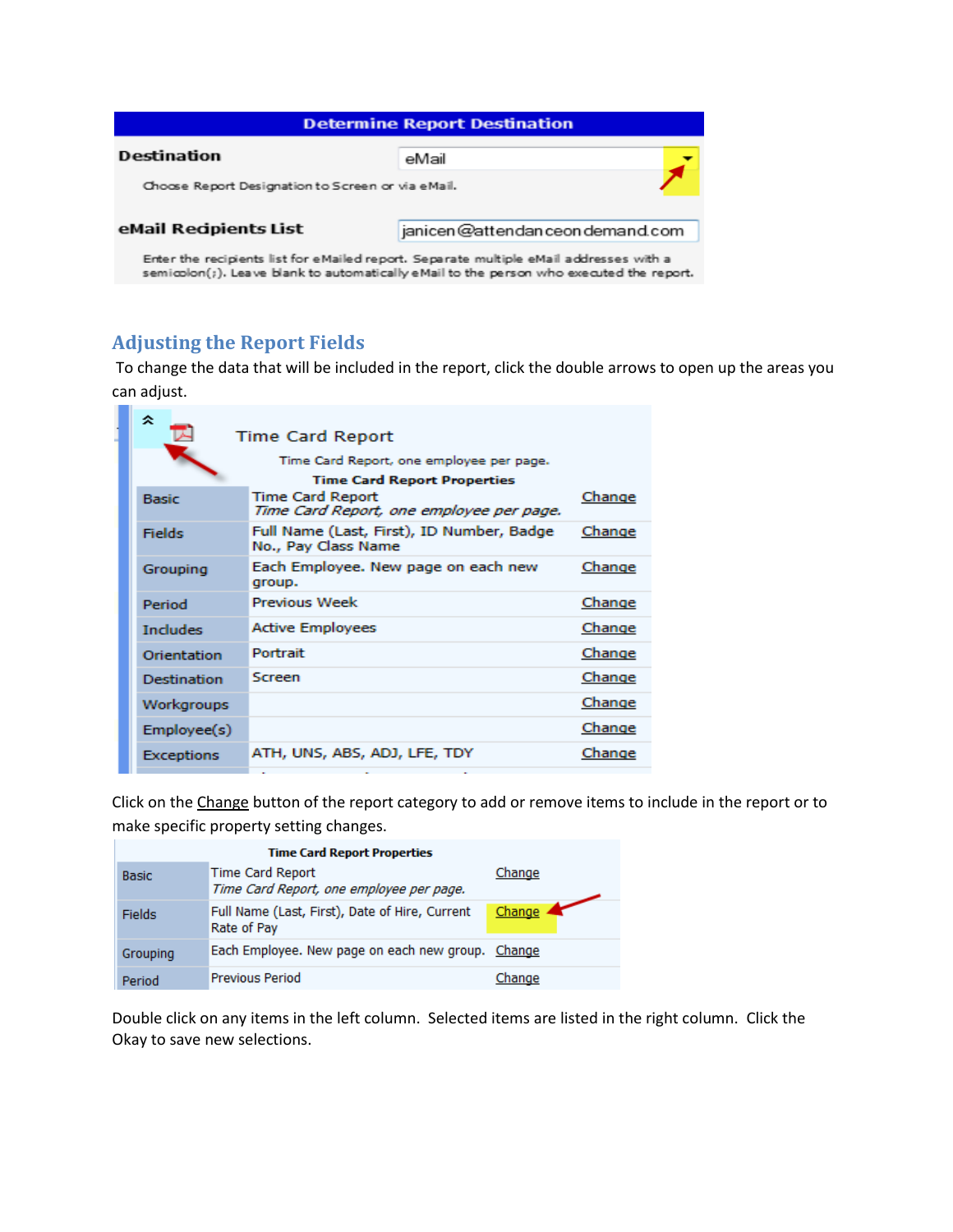#### **Fields to Indude**



#### **Custom Date Ranges**

Click the Period Change button to customize the date range.

| °<br><b>Time Card Report</b> |                                                                     |        |  |  |
|------------------------------|---------------------------------------------------------------------|--------|--|--|
|                              | Time Card Report, one employee per page.                            |        |  |  |
|                              | <b>Time Card Report Properties</b>                                  |        |  |  |
| <b>Basic</b>                 | <b>Time Card Report</b><br>Time Card Report, one employee per page. | Change |  |  |
| <b>Fields</b>                | Full Name (Last, First), ID Number, Badge<br>No., Pay Class Name    | Change |  |  |
| Grouping                     | Each Employee. New page on each new<br>group.                       | Change |  |  |
| Period                       | <b>Previous Week</b>                                                | Change |  |  |
| <b>Includes</b>              | <b>Active Employees</b>                                             | Change |  |  |
| Orientation                  | Portrait                                                            | Change |  |  |
| <b>Destination</b>           | Screen                                                              | Change |  |  |
| Workgroups                   |                                                                     | Change |  |  |
| Emplovec(s)                  |                                                                     | Change |  |  |
| <b>Exceptions</b>            | ATH, UNS, ABS, ADJ, LFE, TDY                                        | Change |  |  |

Select Custom from the Period drop down list. Type in the date range desired for this report.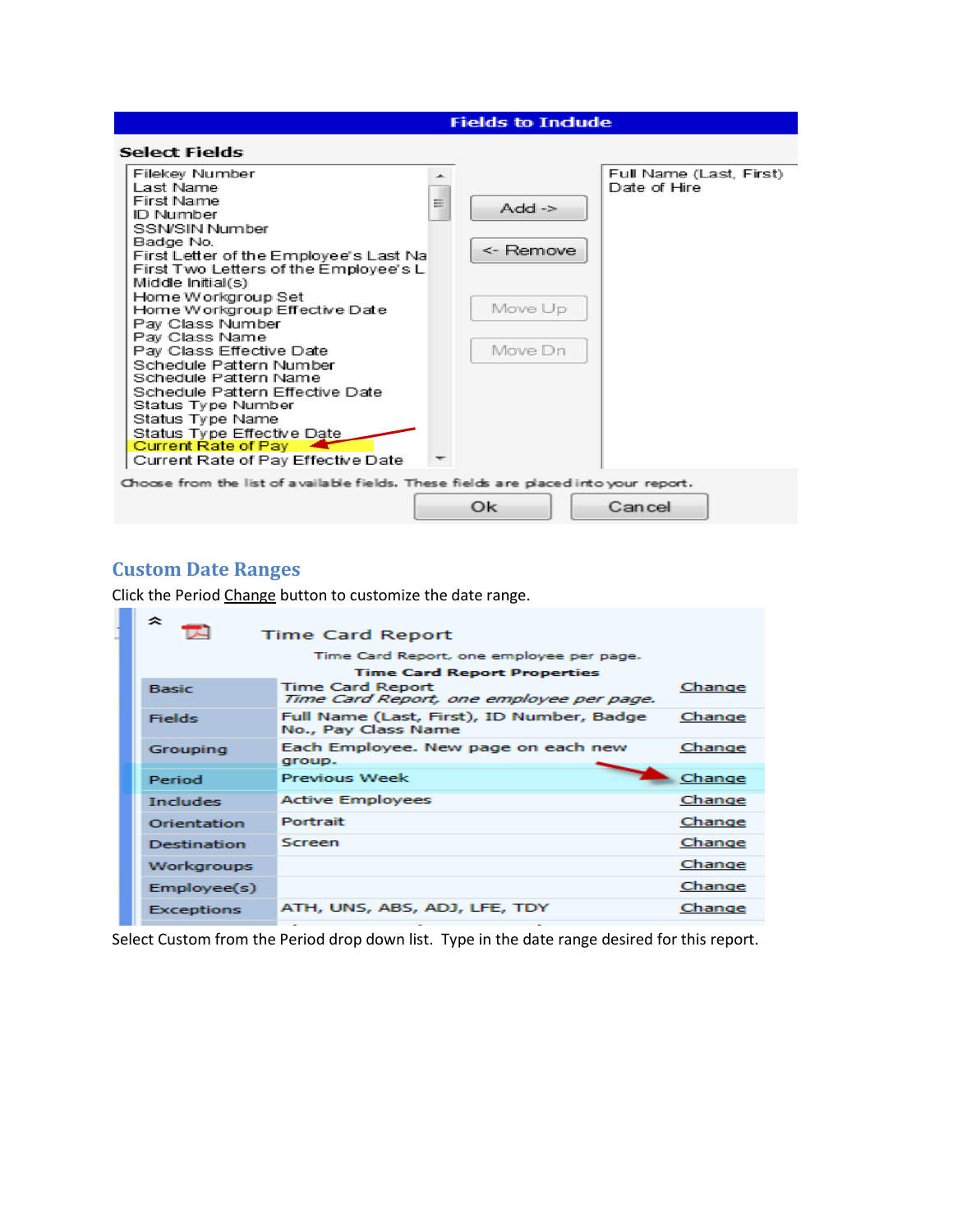| <b>Determine Report Period</b>              |                                                                                       |   |
|---------------------------------------------|---------------------------------------------------------------------------------------|---|
| Period                                      | Custom                                                                                |   |
| Choose the period encompassing this report. |                                                                                       |   |
| <b>Custom Date From</b><br>06/17/2012       |                                                                                       |   |
| above.                                      | Enter the earliest date encompassing the report. Applies only when Custom is selected |   |
| <b>Custom Date To</b>                       | 06/23/2012                                                                            | ¥ |
| above.                                      | Enter the latest date encompassing the report. Applies only when Custom is selected   |   |
|                                             | Cancel<br>Ok                                                                          |   |

## **Making a copy of a report**

Before making changes to the default settings of any report, it is recommended you first copy the report since all User Accounts share the reports contained in the Shared Reports menu item. Therefore when you change a report you change it for all managers.

| ∞               | Copy of Time Card Report wo Rates                                              |        |
|-----------------|--------------------------------------------------------------------------------|--------|
|                 | Time Card Report, one employee per page.                                       |        |
|                 | <b>Copy of Time Card Report wo Rates Properties</b>                            |        |
| <b>Basic</b>    | Copy of Time Card Report wo Rates<br>Time Card Report, one employee per page.  | Change |
| Fields          | Full Name (Last, First), ID Number, Badge<br>No., Pay Class Name               | Change |
| Grouping        | Pay Class. New page on each new group.                                         | Change |
|                 | From Jun<br>-30                                                                | Change |
|                 |                                                                                |        |
| ustomiz.        | Can be                                                                         | ıstom  |
|                 |                                                                                |        |
| <b>Defaults</b> | trus report can be reverted to its factory<br>settings.                        | Reverd |
| Make a Copy     | Another [new] report can be created based<br>upon the settings of this report. | Copy   |

Name your Report. If you want to share the report with all Users select Leave Copy Here in the New Report Placement field.